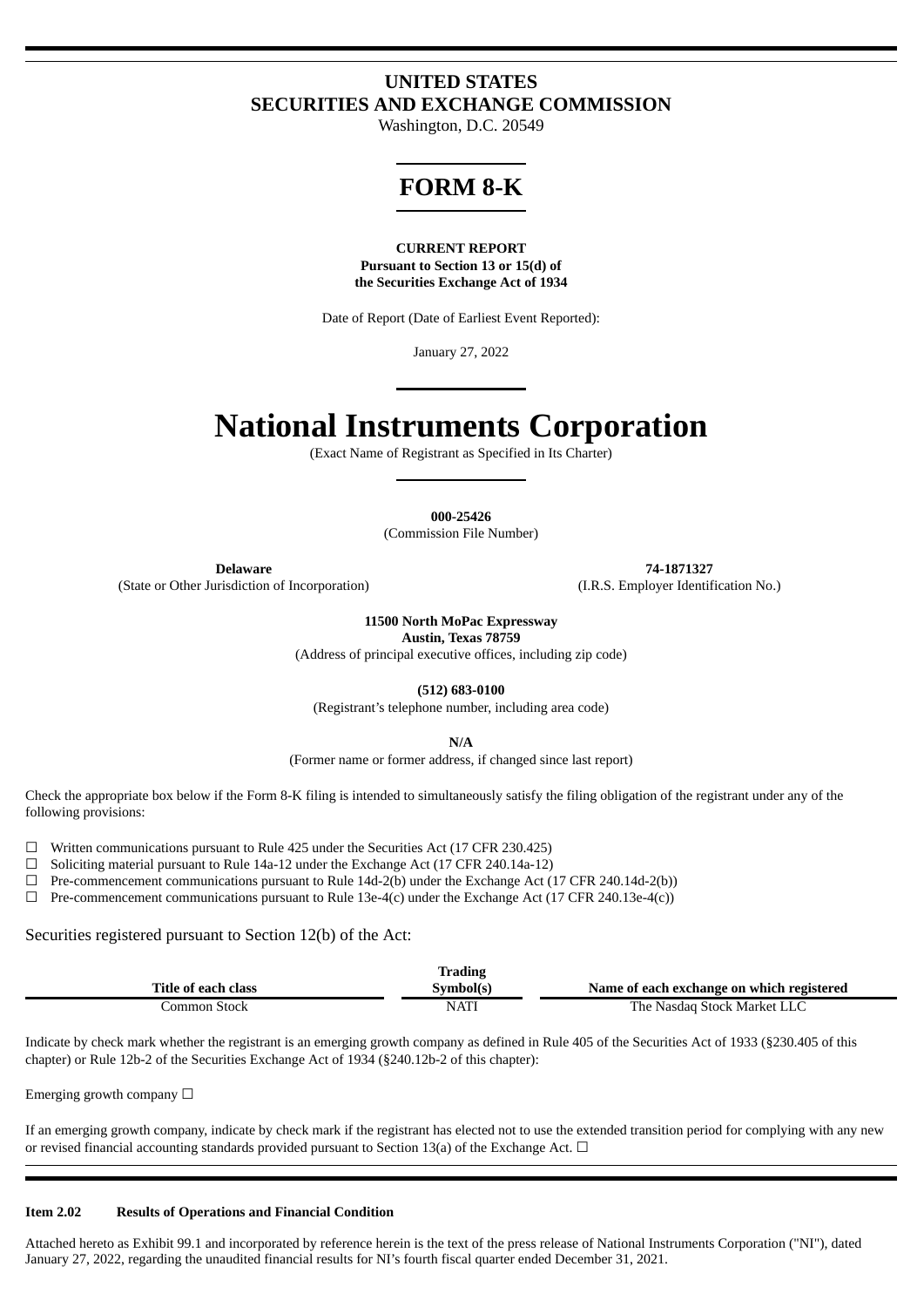The information in the press release attached hereto as Exhibit 99.1 shall not be deemed "filed" for purposes of Section 18 of the Securities Exchange Act of 1934, as amended (the "Exchange Act"), or otherwise subject to the liabilities of that section, nor shall it be deemed incorporated by reference in any filing under the Securities Act of 1933, as amended, or the Exchange Act.

#### **Item 8.01 Other Events**

On January 27, 2022, NI announced that its Board of Directors declared a dividend of \$0.28 per share payable on February 28, 2022 to stockholders of record at the close of business on February 7, 2022.

NI also announced that its Board of Directors authorized a new stock repurchase program for up to \$250 million of NI's common stock. The new stock repurchase program is effective immediately and is in addition to the previously authorized stock repurchase program. Under the new stock repurchase program, shares may be repurchased from time to time in open market transactions, in privately negotiated transactions or otherwise. The timing and the other terms of the repurchase will depend on a variety of factors, including legal requirements, economic and market conditions, and other investment opportunities. The new stock repurchase program may be changed, suspended or discontinued at any time and does not have a specified expiration date.

A copy of the press release announcing the dividend and the new stock repurchase program is attached hereto as Exhibit 99.1.

#### **Item 9.01 Financial Statements and Exhibits**

**(d) Exhibits.**

Exhibit No. Description 99.1 Press [Release,](#page-3-0) dated January 27, 2022 104 Cover Page Interactive Data File (embedded within the Inline XBRL document)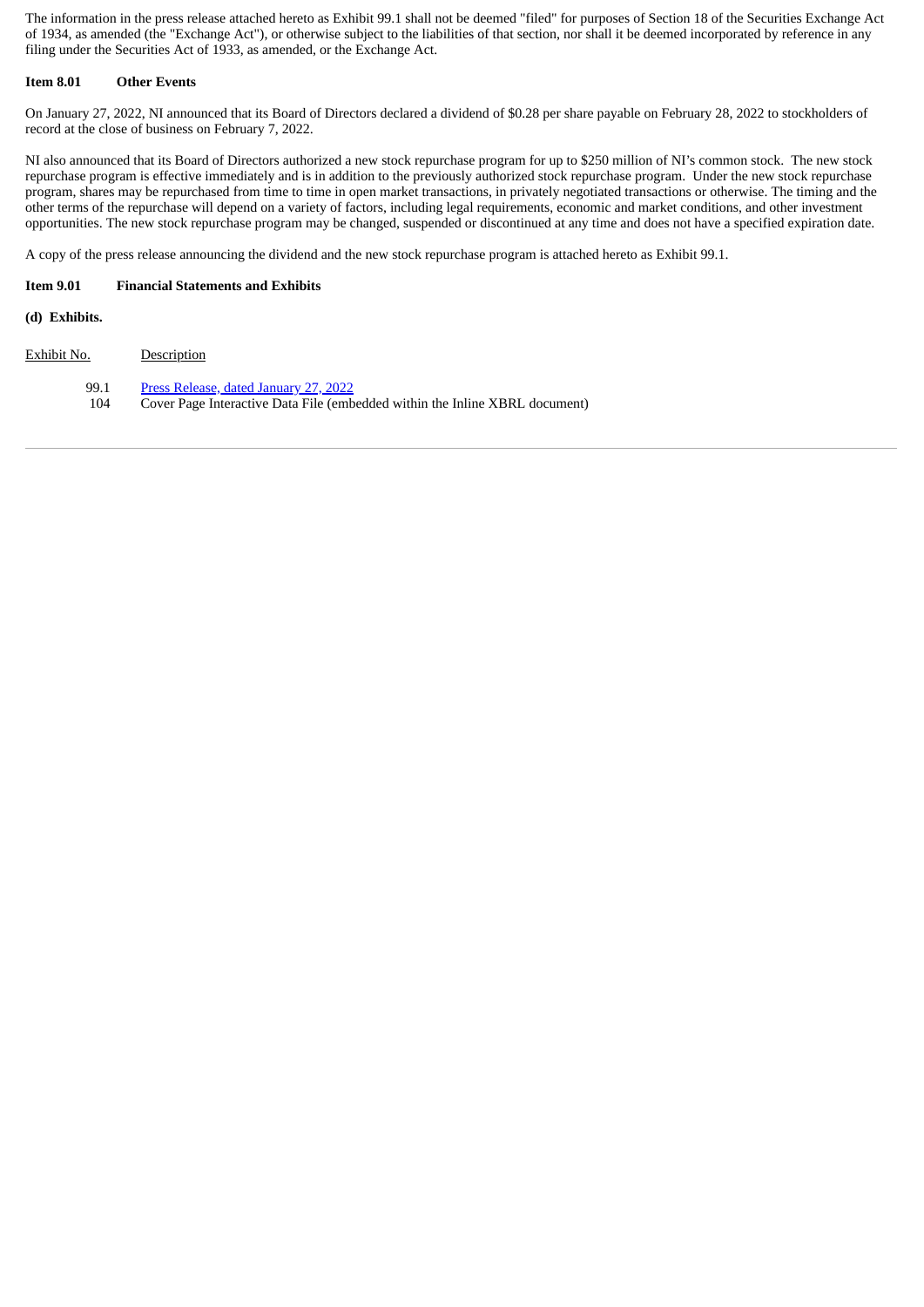#### **SIGNATURES**

Pursuant to the requirements of the Securities Exchange Act of 1934, the registrant has duly caused this report to be signed on its behalf by the undersigned hereunto duly authorized.

### **NATIONAL INSTRUMENTS CORPORATION**

By:/s/ R. Eddie Dixon, Jr.

Name: R. Eddie Dixon, Jr. Title: Chief Legal Officer, Senior Vice President & Secretary

Date: January 27, 2022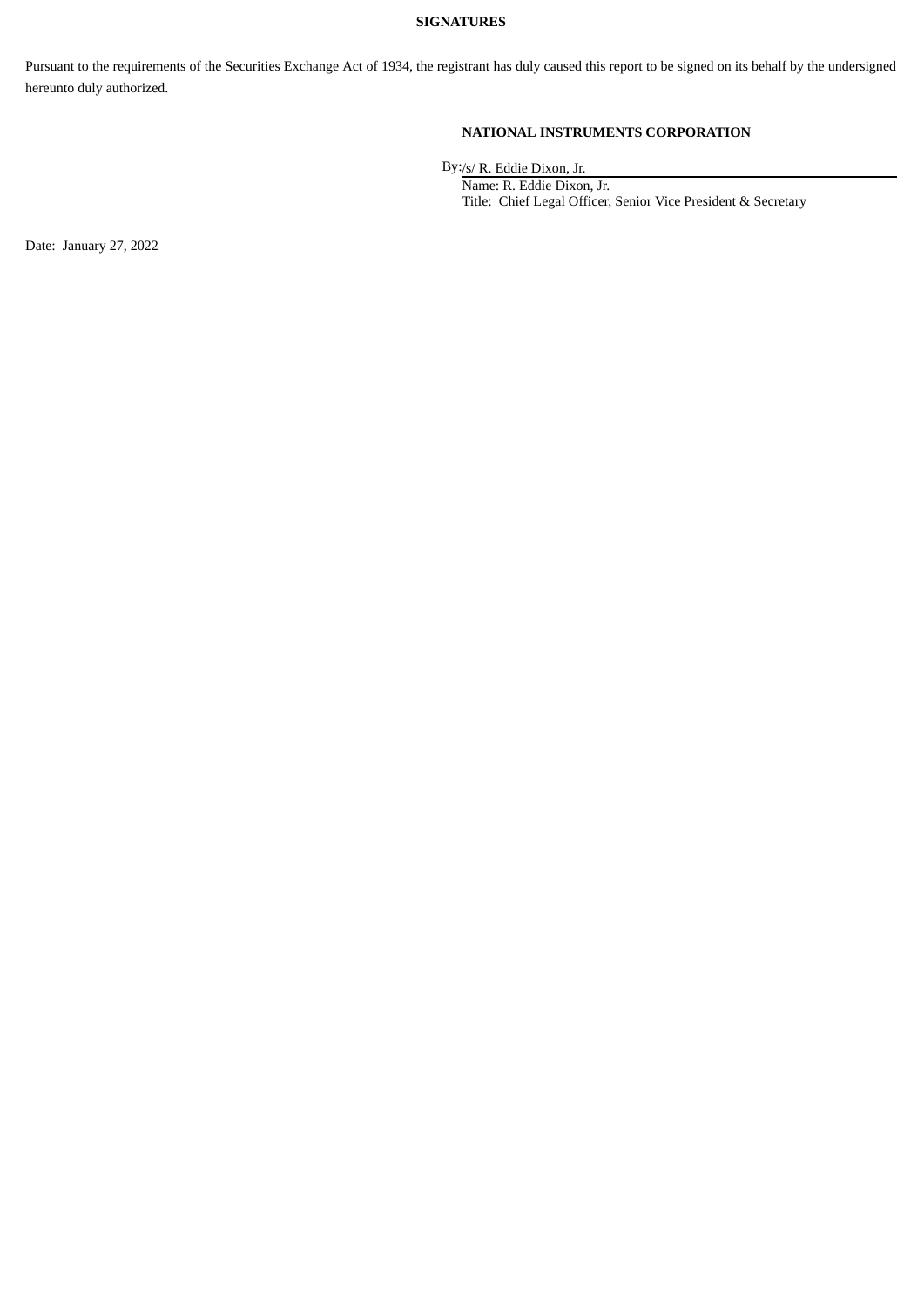#### **NI Achieves Record Financial Performance for Q4 and Fiscal Year 2021**

*NI Board of Directors authorizes \$250 million share repurchase program*

#### <span id="page-3-0"></span>**Q4 2021 Highlights**

- All-time record revenue of \$421 million, up 14 percent year over year
- All-time record orders up 19 percent year over year
- Strong diluted GAAP EPS of \$0.30
- All-time record diluted non-GAAP EPS of \$0.60
- Cash and cash equivalents of \$211 million as of December 31, 2021
- Returned \$66 million to stockholders through stock repurchase and dividends

**AUSTIN, Texas - Jan. 27, 2022 -** National Instruments Corporation (Nasdaq: NATI) today announced Q4 2021 revenue of \$421 million, up 14 percent year over year and an all-time quarterly record.

In Q4 2021, the value of the company's total orders were up 19 percent year over year, an all-time quarterly record. Geographic order growth for Q4 2021 compared with Q4 2020 was up 34 percent in the Americas, down 2 percent in APAC and up 20 percent in EMEA.

In Q4, GAAP gross margin was 71 percent and non-GAAP gross margin was 74 percent. Total Q4 GAAP operating expenses were \$247 million, up 1 percent year over year. Total Q4 non-GAAP operating expenses were \$214 million, up 9 percent year over year. GAAP operating margin was 12 percent in Q4, with GAAP operating income of \$50 million. Non-GAAP operating margin was 23 percent in Q4, with non-GAAP operating income of \$96 million, up 22 percent year over year.

GAAP net income for Q4 was \$40 million, with diluted earnings per share ("EPS") of \$0.30, and non-GAAP net income was \$80 million, with non-GAAP diluted EPS of \$0.60.

"We delivered the strongest non-GAAP financial performance in our company's history in the fourth quarter with all-time record orders, revenue, operating income, and earnings. We believe 2021 is an inflection point for our business and a direct reflection of the strategic changes we've made over the last several years," said Eric Starkloff, NI president and CEO. "The areas where we have focused showed momentum throughout the year with growth across all business units and all regions. We believe we are focused on the right market opportunities and enter 2022 in a position of strength and poised to accelerate growth."

"As we close out the year, I am proud of our performance with revenue and EPS at the high end of guidance. We will continue to be intentional with investments that we believe will accelerate revenue and strengthen our competitive advantage, while continuing to scale our cost structure to increase profitability," said Karen Rapp, NI CFO. "We remain confident in our ability to achieve our 2023 financial model a year ahead of schedule. Our strong balance sheet gives us confidence in the ability to leverage inorganic opportunities to enhance our technology capabilities and expertise while also returning excess cash to stockholders."

As of December 31, 2021, NI had \$211 million in cash with \$143 million in cash generated from operations in 2021. During Q4, NI paid \$36 million in dividends and repurchased approximately 740,000 shares of our common stock at an average price of \$40.52 per share. For the year, we returned over \$198 million to our stockholders through dividends and stock repurchases, including the repurchase of 1.3 million shares at an average price of \$41.06 per share. The NI Board of Directors approved a dividend of \$0.28 per share payable on February 28, 2022, to stockholders of record on February 7, 2022. This represents an increase of 4 percent per share.

The NI Board of Directors also authorized a new stock repurchase program for up to \$250 million of its common stock. The new stock repurchase program is effective immediately and is in addition to the previously authorized stock repurchase program.

The company's non-GAAP results exclude, as applicable, the impact of purchase accounting fair value adjustments, stock-based compensation, amortization of acquisition-related intangibles, acquisition-related transaction and integration costs, taxes levied on the transfer of acquired intellectual property, foreign exchange loss on acquisitions, restructuring charges, tax reform charges, disposal gains on buildings and related charitable contributions, tax effects related to businesses held for sale, gain on sale of businesses, and capitalization and amortization of internally developed software costs. Reconciliations of the company's GAAP and non-GAAP results are included as part of this news release.

#### **FY 2021 Highlights**

- All-time record revenue of \$1.47 billion, up 14 percent year over year
- GAAP gross margin of 71 percent
- Non-GAAP gross margin of 75 percent
- Strong diluted GAAP EPS of \$0.67
- Record diluted non-GAAP EPS of \$1.68
- Returned \$198 million to stockholders through stock repurchase and dividends

In 2021, GAAP operating expenses were \$931 million, up 6 percent year over year, and non-GAAP operating expenses were \$824 million, up 9 percent year over year. GAAP net income in 2021 was \$89 million, down 38 percent year over year, and non-GAAP net income was \$224 million, up 37 percent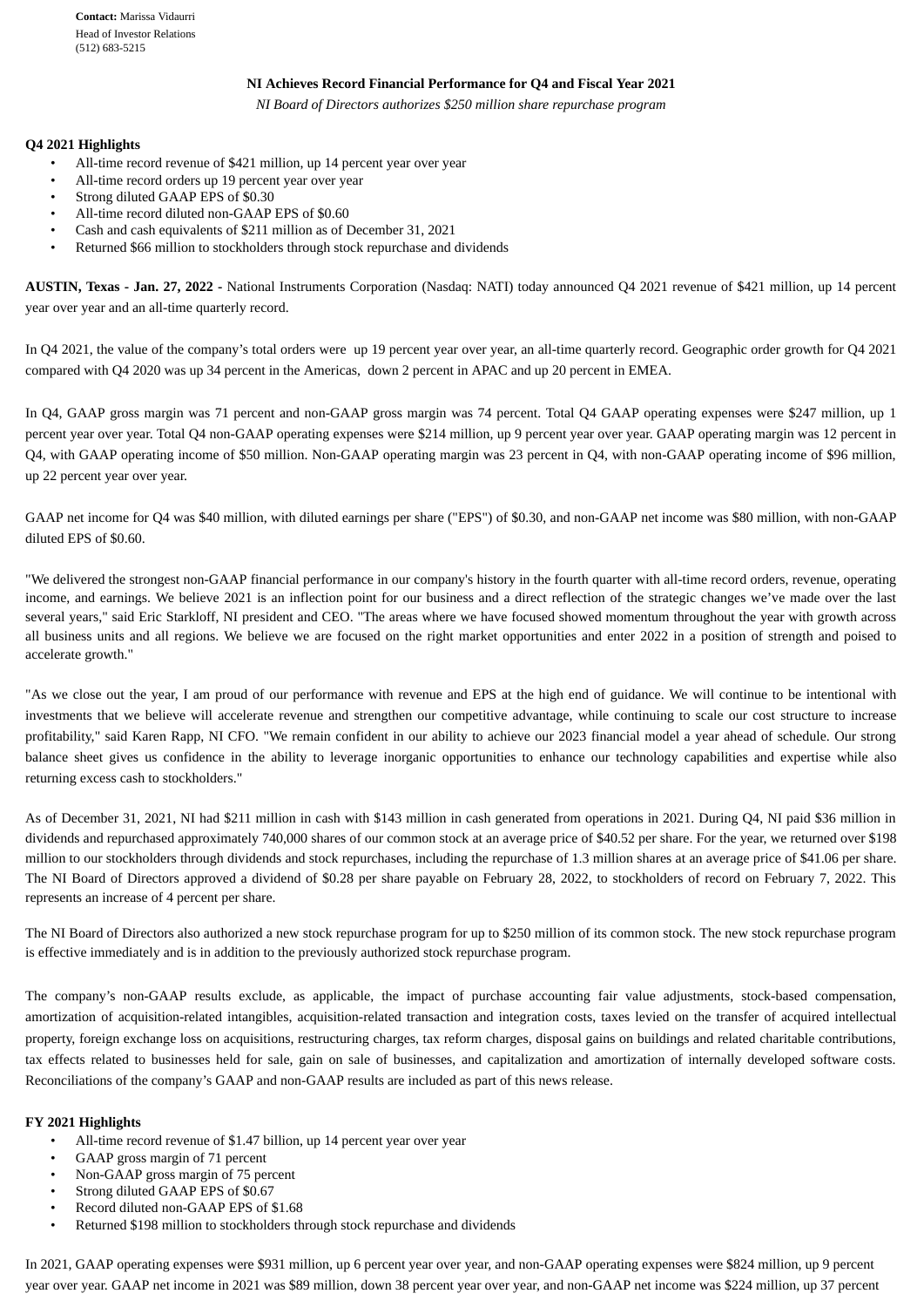#### **Q1 2022 Guidance**

- GAAP revenue to be in the range of \$385 million to \$415 million, up 19 percent year over year at the midpoint
- GAAP diluted EPS to be in the range of \$0.13 to \$0.27, up 17 cents year over year at the midpoint
- Non-GAAP diluted EPS expected to be in the range of \$0.35 to \$0.49, up 31 percent year over year at the midpoint

#### **Conference Call Information**

NI management will discuss Q4 2021 results today, January 27, at 4:00 p.m. CT at www.ni.com/call or dial (855) 212-2361 and enter confirmation code 4276084. The call and an accompanying slide presentation will be webcast on the investor website, www.ni.com/nati, under "Events & Presentations." Replay is available by calling (855) 859-2056, confirmation code 4276084 , shortly after the call through January 31, at 11:59 p.m. CT.

#### **Non-GAAP Presentation**

To supplement NI's financial statements presented on a GAAP basis, NI has provided non-GAAP financial information, including non-GAAP revenue or net sales, gross profit, gross margin, operating expenses, operating income, operating margin, provision for income taxes, net income, net margin and diluted EPS. A reconciliation of the adjustments to GAAP results is included in the tables below. Non-GAAP financial information is not meant as a substitute for GAAP results, but is included because management believes such information is useful to our investors for informational and comparative purposes. In addition, certain non-GAAP financial information is used internally by management to evaluate and manage the company. The non-GAAP financial information used by NI may differ from that used by other companies. These non-GAAP measures should be considered in addition to, and not as a substitute for, the results prepared in accordance with GAAP.

#### **Forward-Looking Statements**

This release contains "forward-looking statements" within the meaning of the Private Securities Litigation Reform Act of 1995 including without limitation those statements about our expectations of accelerating growth and progress to meet or exceed long-term financial model, our continued momentum across regions and business units, our opportunities to drive growth, profitability and efficiency in our business, confidence in our software strategy, our ability to drive growth through strategic changes made to our business, including the transition to subscription-based licensing model for software offerings, confidence in our investment strategy, our ability to successfully integrate acquisitions and execute our growth strategy, our ability to achieve sustainable customer demand through focus on secular growth opportunities, and our guidance and expectations for our Q1 2022 revenue, diluted EPS, backlog, lead times and gross margin. These statements are subject to a number of risks and uncertainties, and actual results may differ materially from any future results expressed or implied by the forward-looking statements. Risks and uncertainties include without limitation: the effect of the global economic and geopolitical conditions; our international operations and foreign economies; adverse public health matters, including epidemics and pandemics such as the COVID-19 pandemic; our ability to effectively manage our partners and distribution channels; interruptions in our technology systems; cyber-attacks; the dependency of our product revenue on certain industries and the risk of contractions in such industries; fluctuations in demand for our products including orders from our large customers; concentration of credit risk and uncertain conditions in the global financial markets; our ability to compete in markets that are highly competitive; our ability to release successful new products or achieve expected returns; the risk that our manufacturing capacity and a substantial majority of our warehousing and distribution capacity are located outside of the U.S.; our dependence on key suppliers and distributors; component shortages; longer delivery lead times from our suppliers; risk of product liability claims; dependence on our proprietary rights and risks of intellectual property litigation; the continued service of key management and technical personnel; the ability to comply with environmental laws and associated costs; our ability to maintain our website; the risks of bugs, vulnerabilities, errors or design flaws in our products; our ability to achieve the benefits of employee restructuring plans; our exposure to large orders; our ability to effectively manage our operating expenses and meet budget; expense overruns; manufacturing inefficiencies and the level of capacity utilization; fluctuations in our quarterly results due to factors outside of our control; our outstanding debt; seasonal variation in our revenues; our ability to comply with laws and regulations; changes in tax rates and exposure to additional tax liabilities; our ability to make certain acquisitions or dispositions, integrate the companies we acquire or separate the companies we sold and/or enter into strategic relationships; risks related to currency fluctuations; adverse effects of price changes; and changes in accounting principles. In addition, our ability to declare and/or pay declared dividends is subject to compliance with the terms of our existing credit agreement. The company directs readers to its Form 10-K for the year ended December 31, 2020, and the other documents it files with the SEC for other risks associated with the company's future performance. These documents contain and identify important factors that could cause our actual results to differ materially from those contained in our forward-looking statements.

#### **About NI**

At NI, we bring together the people, ideas and technology so forward thinkers and creative problem solvers can take on humanity's biggest challenges. From data and automation to research and validation, we provide the tailored, software-connected systems engineers and enterprises need to Engineer Ambitiously™ every day.

National Instruments, NI, ni.com and Engineer Ambitiously are trademarks of National Instruments. Other product and company names listed are *trademarks or trade names of their respective companies. (NATI-F)*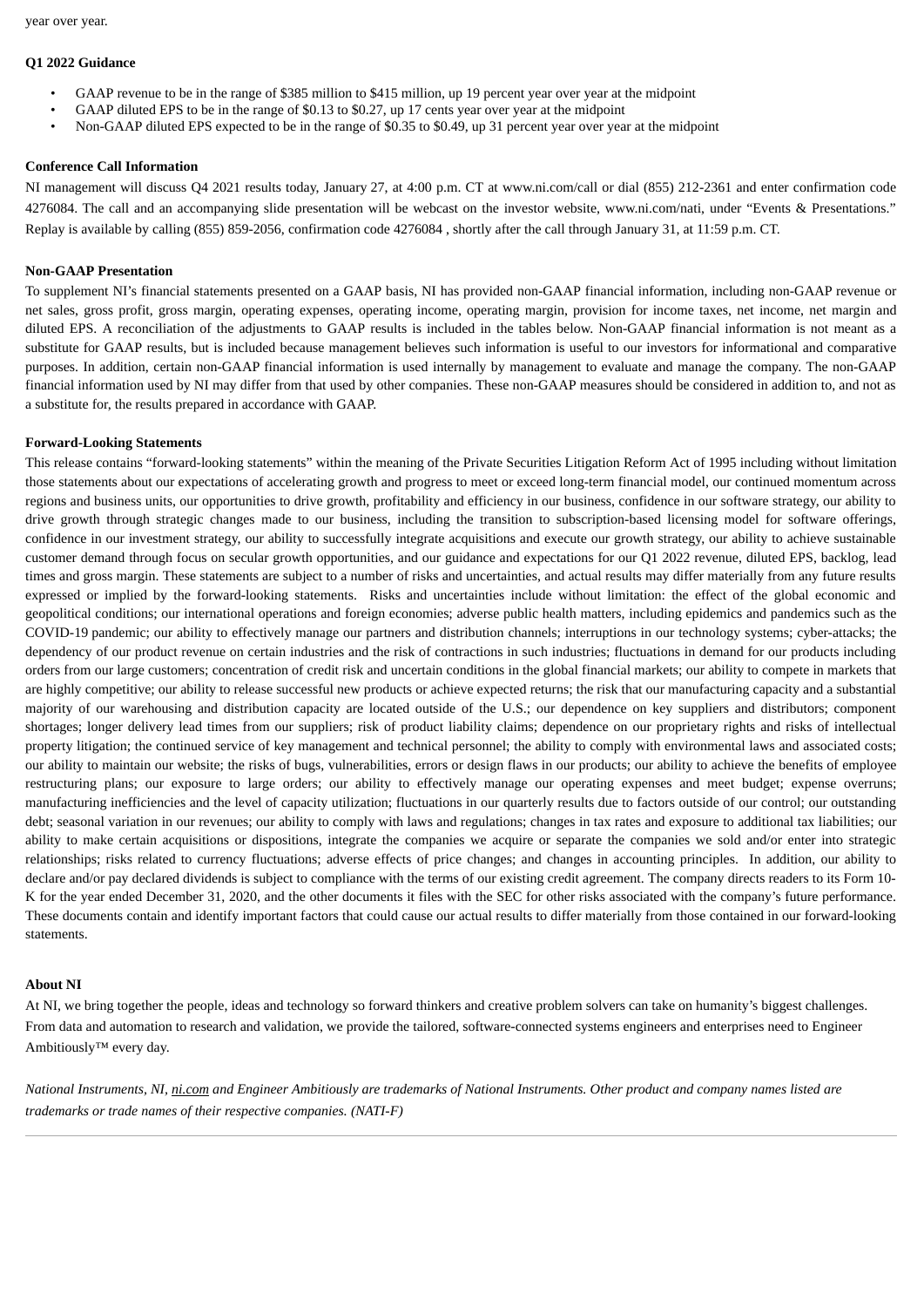#### **National Instruments Condensed Consolidated Balance Sheets (in thousands)**

|                                                       | December 31,<br>2021<br>(unaudited) | December 31,<br>2020 |
|-------------------------------------------------------|-------------------------------------|----------------------|
| <b>ASSETS</b>                                         |                                     |                      |
| Current assets:                                       |                                     |                      |
| Cash and cash equivalents                             | \$<br>211,106                       | \$<br>260,232        |
| Short-term investments                                |                                     | 59,923               |
| Accounts receivable, net                              | 341,275                             | 266,869              |
| Inventories, net                                      | 289,243                             | 194,012              |
| Prepaid expenses and other current assets             | 90,225                              | 68,470               |
| Total current assets                                  | 931,849                             | 849,506              |
| Property and equipment, net                           | 253,668                             | 254,399              |
| Goodwill                                              | 583,589                             | 467,547              |
| Intangible assets, net                                | 212,521                             | 172,719              |
| Operating lease right-of-use assets                   | 58,641                              | 67,674               |
| Other long-term assets                                | 74,717                              | 72,643               |
| <b>Total assets</b>                                   | 2,114,985                           | 1,884,488            |
|                                                       |                                     |                      |
| <b>LIABILITIES AND EQUITY</b><br>Current liabilities: |                                     |                      |
| Accounts payable and accrued liabilities              |                                     |                      |
|                                                       | 83,218                              | 51,124               |
| Accrued compensation<br>Deferred revenue              | 111,261                             | 87,068               |
| <b>Operating lease liabilities</b>                    | 137,818                             | 132,151              |
| Other taxes payable                                   | 13,137                              | 15,801               |
| Debt - current                                        | 59,109                              | 48,129<br>5,000      |
| Other current liabilities                             | 40,671                              |                      |
|                                                       |                                     | 42,578               |
| Total current liabilities<br>Debt - non-current       | 445,214                             | 381,851              |
| Deferred income taxes                                 | 300,000                             | 92,036               |
| Income tax payable - non-current                      | 14,249                              | 25,288               |
| Deferred revenue - non-current                        | 54,195<br>32,822                    | 61,623<br>36,335     |
| Operating lease liabilities - non-current             | 30,468                              | 35,854               |
| Other long-term liabilities                           | 14,340                              | 26,630               |
| <b>Total liabilities</b>                              | 891,288                             | 659,617              |
|                                                       |                                     |                      |
| Stockholders' equity:                                 |                                     |                      |
| Preferred stock                                       |                                     |                      |
| Common stock                                          | 1,323                               | 1,312                |
| Additional paid-in capital                            | 1,129,647                           | 1,033,284            |
| Retained earnings                                     | 112,858                             | 211,101              |
| Accumulated other comprehensive loss                  | (20, 131)                           | (20, 826)            |
| Total stockholders' equity                            | 1,223,697                           | 1,224,871            |
| Total liabilities and stockholders' equity            | \$<br>2,114,985                     | \$<br>1,884,488      |

#### **National Instruments Condensed Consolidated Statements of Income (in thousands, except per share data, unaudited)**

|                            | <b>Three Months Ended</b><br>December 31, |              |         |     | <b>Years Ended</b><br>December 31, |    |           |
|----------------------------|-------------------------------------------|--------------|---------|-----|------------------------------------|----|-----------|
|                            | 2021                                      |              | 2020    |     | 2021                               |    | 2020      |
| Net sales:                 |                                           |              |         |     |                                    |    |           |
| Product                    | \$<br>377,303                             | $\mathbb{S}$ | 327,714 | \$. | 1,304,609                          | S. | 1,137,603 |
| Software maintenance       | 43,338                                    |              | 40,124  |     | 165,072                            |    | 149,068   |
| Total net sales            | 420,641                                   |              | 367,838 |     | 1,469,681                          |    | 1,286,671 |
| Cost of sales:             |                                           |              |         |     |                                    |    |           |
| Product                    | 119,857                                   |              | 105,625 |     | 406,342                            |    | 359,861   |
| Software maintenance       | 3,739                                     |              | 3,571   |     | 14,621                             |    | 11,260    |
| Total cost of sales        | 123,596                                   |              | 109,196 |     | 420,963                            |    | 371,121   |
|                            |                                           |              |         |     |                                    |    |           |
| Gross profit               | 297,045                                   |              | 258,642 |     | 1,048,718                          |    | 915,550   |
|                            | 71%                                       |              | 70%     |     | 71%                                |    | 71%       |
| Operating expenses:        |                                           |              |         |     |                                    |    |           |
| Sales and marketing        | 122,304                                   |              | 134,570 |     | 467,352                            |    | 465,509   |
| Research and development   | 92,301                                    |              | 73,733  |     | 335,986                            |    | 280,381   |
| General and administrative | 32,543                                    |              | 36,883  |     | 127,215                            |    | 129,863   |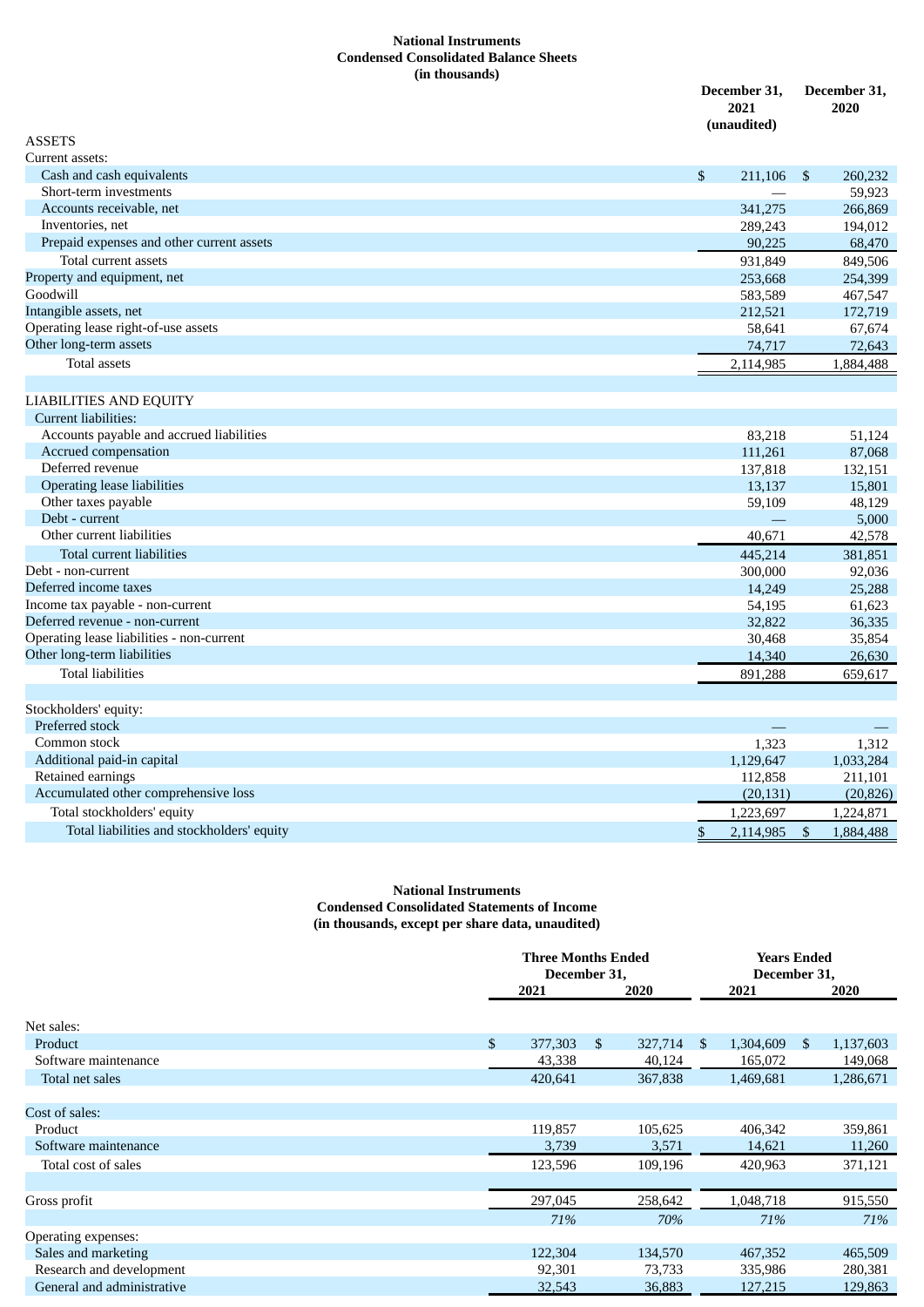| Total operating expenses              |                | 247,148 | 245,186    |      | 930,553  |     | 875,753 |
|---------------------------------------|----------------|---------|------------|------|----------|-----|---------|
| Gain on sale of business              |                |         |            |      |          |     | 159,753 |
| Operating income                      |                | 49,897  | 13,456     |      | 118,165  |     | 199,550 |
| Other income (expense)                |                | (4,739) | 1,797      |      | (14,590) |     | (788)   |
| Income before income taxes            |                | 45,158  | 15,253     |      | 103,575  |     | 198,762 |
| Provision for income taxes            |                | 4,822   | 10,515     |      | 14,260   |     | 55,103  |
| Net income                            |                | 40,336  | 4,738      |      | 89,315   | S.  | 143,659 |
|                                       |                |         |            |      |          |     |         |
| Basic earnings per share              | \$             | 0.31    | \$<br>0.04 | - \$ | 0.68     | \$. | 1.10    |
| Diluted earnings per share            | $\mathfrak{L}$ | 0.30    | \$<br>0.04 | -\$  | 0.67     | -S  | 1.09    |
| Weighted average shares outstanding - |                |         |            |      |          |     |         |
| <b>Basic</b>                          |                | 132,215 | 131.277    |      | 132,311  |     | 131,082 |
| <b>Diluted</b>                        |                | 133,225 | 131,732    |      | 133,562  |     | 131,799 |
|                                       |                |         |            |      |          |     |         |
| Dividends declared per share          | \$             | 0.27    | \$<br>0.26 | -\$  | 1.08     | -S  | 1.04    |

#### **National Instruments Condensed Consolidated Statements of Cash Flows (in thousands)**

|                                                                                   | 2021                               | <b>Years Ended December 31,</b><br>2020 |  |
|-----------------------------------------------------------------------------------|------------------------------------|-----------------------------------------|--|
|                                                                                   | (unaudited)                        |                                         |  |
| <b>Cash flow from operating activities:</b>                                       |                                    |                                         |  |
| Net income                                                                        | \$<br>89,315                       | \$<br>143,659                           |  |
| Adjustments to reconcile net income to net cash provided by operating activities: |                                    |                                         |  |
| Depreciation and amortization                                                     | 99,402                             | 87,064                                  |  |
| Stock-based compensation                                                          | 74,583                             | 58,376                                  |  |
| Disposal gain on sale of business/asset                                           |                                    | (159, 753)                              |  |
| Loss from equity-method investees                                                 | 5,719                              | 2,942                                   |  |
| Deferred income taxes                                                             | (15,796)                           | 7,771                                   |  |
| Net change in operating assets and liabilities                                    | (110, 020)                         | 40,708                                  |  |
| Net cash provided by operating activities                                         | 143,203                            | 180,767                                 |  |
| <b>Cash flow from investing activities:</b>                                       |                                    |                                         |  |
| Acquisitions, net of cash received                                                | (222, 783)                         | (334, 981)                              |  |
| Proceeds from sale of assets/business, net of cash divested                       |                                    | 160,266                                 |  |
| Capital expenditures                                                              | (40, 975)                          | (49, 652)                               |  |
| Capitalization of internally developed software                                   | (1, 464)                           | (4,054)                                 |  |
| Additions to other intangibles                                                    | (2,751)                            | (1,441)                                 |  |
| Acquisitions of equity-method and other investments                               | (15, 753)                          | (9,761)                                 |  |
| Purchases of short-term investments                                               |                                    | (206, 330)                              |  |
| Sales and maturities of short-term investments                                    | 60,297                             | 384,652                                 |  |
| Net cash used by investing activities                                             | (223, 429)                         | (61, 301)                               |  |
|                                                                                   |                                    |                                         |  |
| <b>Cash flow from financing activities:</b>                                       |                                    |                                         |  |
| Proceeds from term loan                                                           |                                    | 170,000                                 |  |
| Payments of term loan                                                             | (98,750)                           | (71,250)                                |  |
| Proceeds from revolving line of credit                                            | 300,000                            | 20,000                                  |  |
| Payments of revolving line of credit                                              |                                    | (20,000)                                |  |
| Debt issuance costs                                                               | (1,993)                            | (1,893)                                 |  |
| Proceeds from issuance of common stock                                            | 32,518                             | 31,947                                  |  |
| Repurchase of common stock                                                        | (55,000)                           | (48, 713)                               |  |
| Dividends paid                                                                    | (143, 113)                         | (136, 545)                              |  |
| Net cash provided by (used by) financing activities                               | 33,662                             | (56, 454)                               |  |
|                                                                                   |                                    |                                         |  |
| Impact of changes in exchange rates on cash                                       | (2, 562)                           | 2,604                                   |  |
| Net change in cash and cash equivalents                                           | (49, 126)                          | 65,616                                  |  |
| Cash and cash equivalents at beginning of period                                  | 260,232                            | 194,616                                 |  |
| Cash and cash equivalents at end of period                                        | $\overline{\mathbb{S}}$<br>211,106 | $\mathfrak{S}$<br>260,232               |  |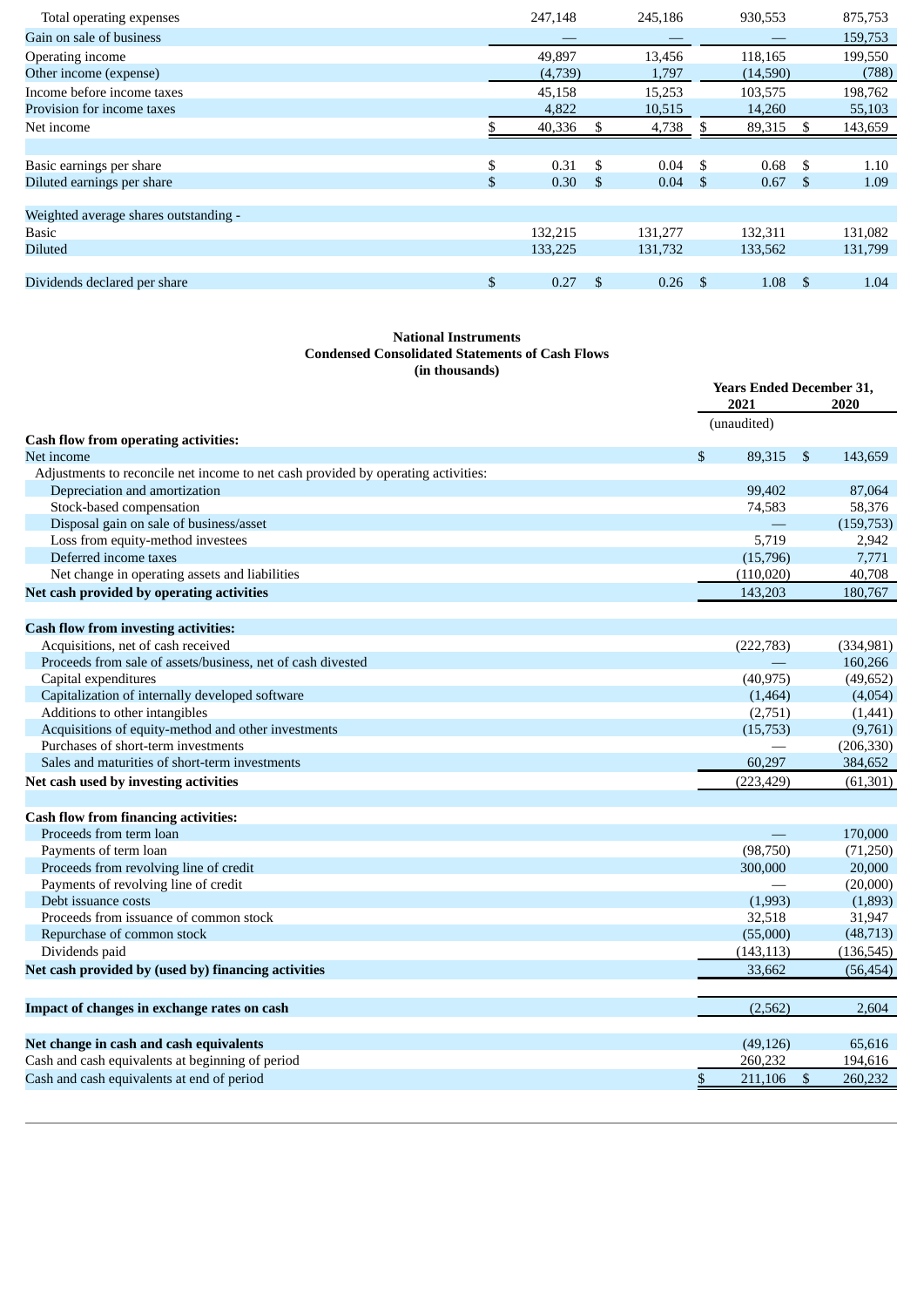The following tables provide details with respect to the amount of GAAP charges related to stock-based compensation, amortization of acquisition-related intangibles and fair value adjustments, acquisition-related transaction costs, disposal gains on sale of business/assets and related charitable contributions, tax effects related to businesses held-for-sale, capitalization and amortization of internally developed software costs, and restructuring charges that were recorded in the line items indicated below (unaudited) (in thousands):

|                                                                            | <b>Three Months Ended</b> |              |      |            | <b>Years Ended</b> |              |      |         |  |
|----------------------------------------------------------------------------|---------------------------|--------------|------|------------|--------------------|--------------|------|---------|--|
|                                                                            |                           | December 31, |      |            |                    | December 31. |      |         |  |
|                                                                            |                           | 2021         |      | 2020       |                    | 2021         |      | 2020    |  |
| <b>Stock-based compensation</b>                                            |                           |              |      |            |                    |              |      |         |  |
| Cost of sales                                                              | \$                        | 1.092        | -S   | 979        | -S                 | 4.580        | - \$ | 3,766   |  |
| Sales and marketing                                                        |                           | 6,284        |      | 5,462      |                    | 25,233       |      | 22,288  |  |
| Research and development                                                   |                           | 5,811        |      | 5,129      |                    | 23,515       |      | 17,769  |  |
| General and administrative                                                 |                           | 5,335        |      | 4,251      |                    | 21,384       |      | 14,552  |  |
| Provision for income taxes                                                 |                           | (2,010)      |      | (445)      |                    | (12,047)     |      | (8,705) |  |
| Total                                                                      |                           | 16,512       |      | 15,376     |                    | 62,665       |      | 49,670  |  |
|                                                                            |                           |              |      |            |                    |              |      |         |  |
| Amortization of acquisition-related intangibles and fair value adjustments |                           |              |      |            |                    |              |      |         |  |
| Net sales                                                                  | \$                        | 352          | - \$ | $1,961$ \$ |                    | $2,324$ \$   |      | 3,260   |  |
| Cost of sales                                                              |                           | 6,700        |      | 4,313      |                    | 19,391       |      | 9,892   |  |
| Sales and marketing                                                        |                           | 3.334        |      | 1,965      |                    | 10.192       |      | 5,264   |  |
| Research and development                                                   |                           | 320          |      | 9          |                    | 320          |      | 94      |  |
| General and administrative                                                 |                           |              |      | 846        |                    |              |      | 846     |  |

#### **Acquisition-related transaction and integration costs, restructuring charges,**

| and other $(1)(2)$                 |                                                                    |  |         |                         |               |                             |            |
|------------------------------------|--------------------------------------------------------------------|--|---------|-------------------------|---------------|-----------------------------|------------|
| Cost of sales                      |                                                                    |  | 25      | 1,620                   |               | (25)                        | 1,626      |
| Sales and marketing                |                                                                    |  | 1,687   | 23,309                  |               | 7,759                       | 32,079     |
| Research and development           |                                                                    |  | 9.682   | 1,184                   |               | 11.104                      | 6,374      |
| General and administrative $(1)$   |                                                                    |  | 865     | 8.685                   |               | 8.254                       | 21,279     |
| Gain on sale of business/asset (2) |                                                                    |  |         |                         |               |                             | (159, 753) |
| Other expense (income)             |                                                                    |  |         | 191                     |               | 4.322                       | 589        |
| Provision for income taxes         |                                                                    |  | (2,708) | (1,602)                 |               | (6,837)                     | 32,364     |
| Total                              |                                                                    |  | 9,551   | 33,387                  |               | 24,577                      | (65, 442)  |
| 0.0000                             | $\mathbf{r} = \mathbf{r}$ , $\mathbf{r} = \mathbf{r} = \mathbf{r}$ |  |         | $\cdot$ $\cdot$ $\cdot$ | $\sim$ $\sim$ | <b><i><u>A WA W</u></i></b> |            |

Other expense (income) 531 124 2,007 487<br>Provision for income taxes (1,626) 606) 606) (4,071 (2,554)

Total 5 9,611 \$ 8,612 \$ 30,163 \$ 17,289

Provision for income taxes (1,626) (606) (4,071)

(1): During the third quarter of 2020, we recognized \$5 million of compensation expense related to the replacement of unvested options acquired from OptimalPlus. These amounts were accounted for as post-combination expense and will be recognized over the required service period

(2): During the first quarter of 2020, we recognized a gain of \$160 million related to the divestiture of AWR, presented within "Gain on sale of business/assets".

| (Capitalization) and amortization of internally developed software costs |         |          |         |         |
|--------------------------------------------------------------------------|---------|----------|---------|---------|
| Cost of sales                                                            | 5.041   | 6.936    | 23.674  | 27,931  |
| Research and development                                                 | (188)   | (1,248)  | (1,433) | (4,043) |
| Provision for income taxes                                               | (1,085) | (1, 195) | (4.877) | (5,017) |
| Total                                                                    | 3.768   | 4.493    | 17.364  | 18,871  |

#### **National Instruments Reconciliation of GAAP to Non-GAAP Measures (in thousands, unaudited)**

|                                                                                |              | <b>Three Months Ended</b><br>December 31, |     |           | <b>Years Ended</b><br>December 31, |           |                |           |  |
|--------------------------------------------------------------------------------|--------------|-------------------------------------------|-----|-----------|------------------------------------|-----------|----------------|-----------|--|
|                                                                                |              | 2021                                      |     | 2020      |                                    | 2021      |                | 2020      |  |
| <b>Reconciliation of Net sales to Non-GAAP Net sales</b>                       |              |                                           |     |           |                                    |           |                |           |  |
| Net sales, as reported                                                         | $\mathbb{S}$ | 420,641                                   | \$  | 367,838   | \$.                                | 1,469,681 | \$             | 1,286,671 |  |
| Impact of acquisition related fair value adjustments                           |              | 352                                       |     | 1,961     |                                    | 2,324     |                | 3,260     |  |
| <b>Non-GAAP</b> net sales                                                      | S.           | 420,993                                   | \$. | 369,799   |                                    | 1,472,005 |                | 1,289,931 |  |
|                                                                                |              |                                           |     |           |                                    |           |                |           |  |
| <b>Reconciliation of Gross Profit to Non-GAAP Gross Profit</b>                 |              |                                           |     |           |                                    |           |                |           |  |
| Gross profit, as reported                                                      | \$           | 297,045                                   | \$  | 258,642   | \$                                 | 1,048,718 | \$             | 915,550   |  |
| Stock-based compensation                                                       |              | 1,092                                     |     | 979       |                                    | 4,580     |                | 3,766     |  |
| Amortization of acquisition-related intangibles and fair value adjustments     |              | 7,052                                     |     | 6,274     |                                    | 21,715    |                | 13,152    |  |
| Acquisition transaction and integration costs, restructuring charges and other |              | 25                                        |     | 1,620     |                                    | (25)      |                | 1,626     |  |
| Amortization of internally developed software costs                            |              | 5,041                                     |     | 6,936     |                                    | 23,674    |                | 27,931    |  |
| <b>Non-GAAP gross profit</b>                                                   |              | 310,255                                   | \$  | 274,451   |                                    | 1,098,662 | \$.            | 962,025   |  |
| Non-GAAP gross margin                                                          |              | 74%                                       |     | 74%       |                                    | 75%       |                | 75%       |  |
|                                                                                |              |                                           |     |           |                                    |           |                |           |  |
| <b>Reconciliation of Operating Expenses to Non-GAAP Operating Expenses</b>     |              |                                           |     |           |                                    |           |                |           |  |
| <b>Operating expenses, as reported</b>                                         | $\mathbb{S}$ | 247,148                                   | \$. | 245,186   | \$.                                | 930,553   | $\mathfrak{S}$ | 875,753   |  |
| Stock-based compensation                                                       |              | (17, 430)                                 |     | (14, 842) |                                    | (70, 132) |                | (54, 609) |  |
| Amortization of acquisition-related intangibles and fair value adjustments     |              | (3,654)                                   |     | (2,820)   |                                    | (10,512)  |                | (6,204)   |  |
| Acquisition transaction and integration costs, restructuring charges and other |              | (12, 234)                                 |     | (33, 178) |                                    | (27, 117) |                | (59, 732) |  |
| Capitalization of internally developed software costs                          |              | 188                                       |     | 1,248     |                                    | 1,433     |                | 4,043     |  |
| <b>Non-GAAP operating expenses</b>                                             | \$           | 214,018                                   | \$  | 195,594   | \$.                                | 824,225   | \$             | 759,251   |  |